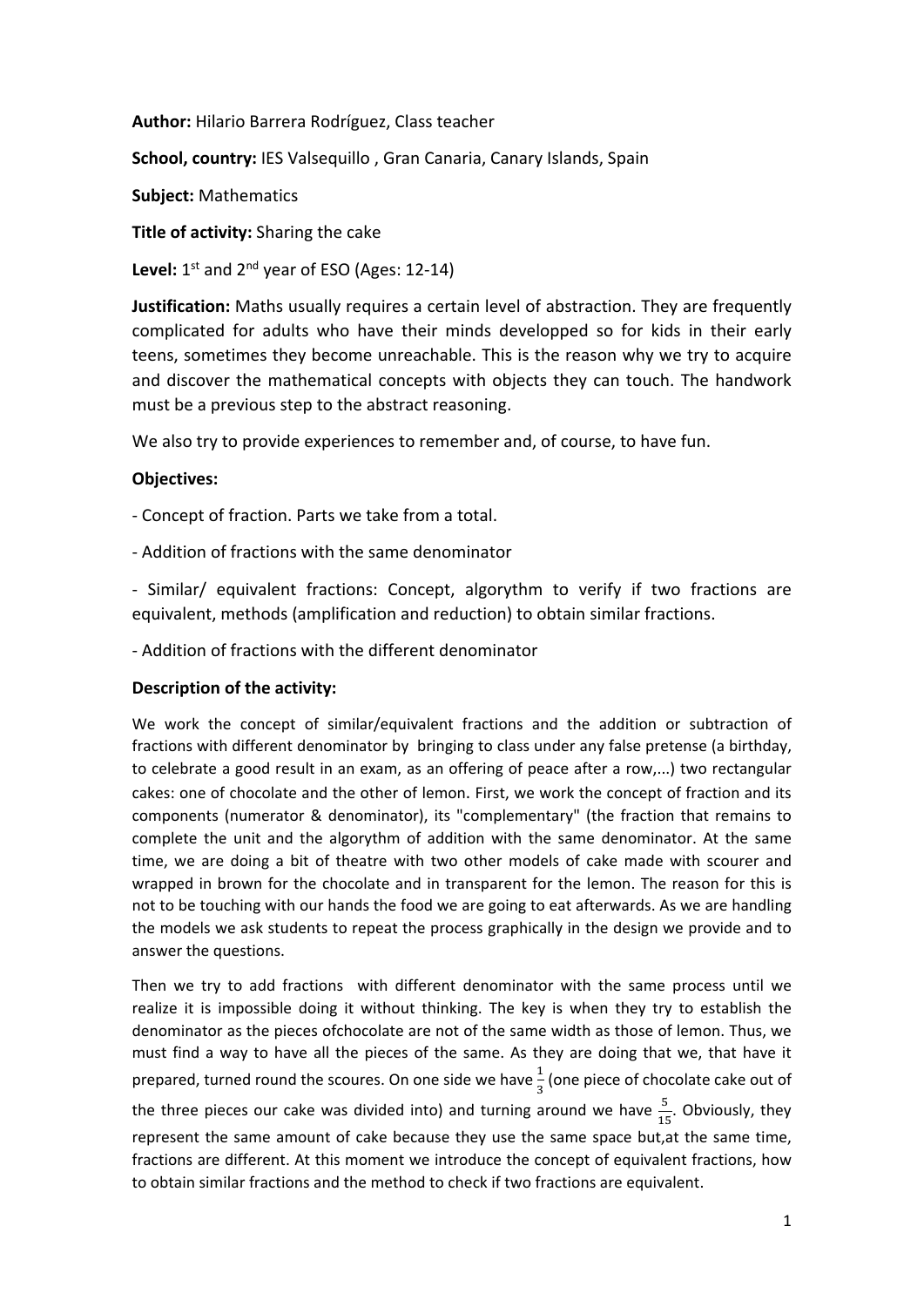The addition/subtraction of fractions is now immediate but, to finish, we analize the mathematic process. We conclude discovering the method of addition of fractions which consists in obtaining the denominator multiplying the denominators first and the numerators multiplying in cross. We compare this method with the tradicional one of obtaining the Least Common Multiple. In this last method we work with smaller equivalent fractions but in the first one procedures are much easier.

## **Document students work:** In the next page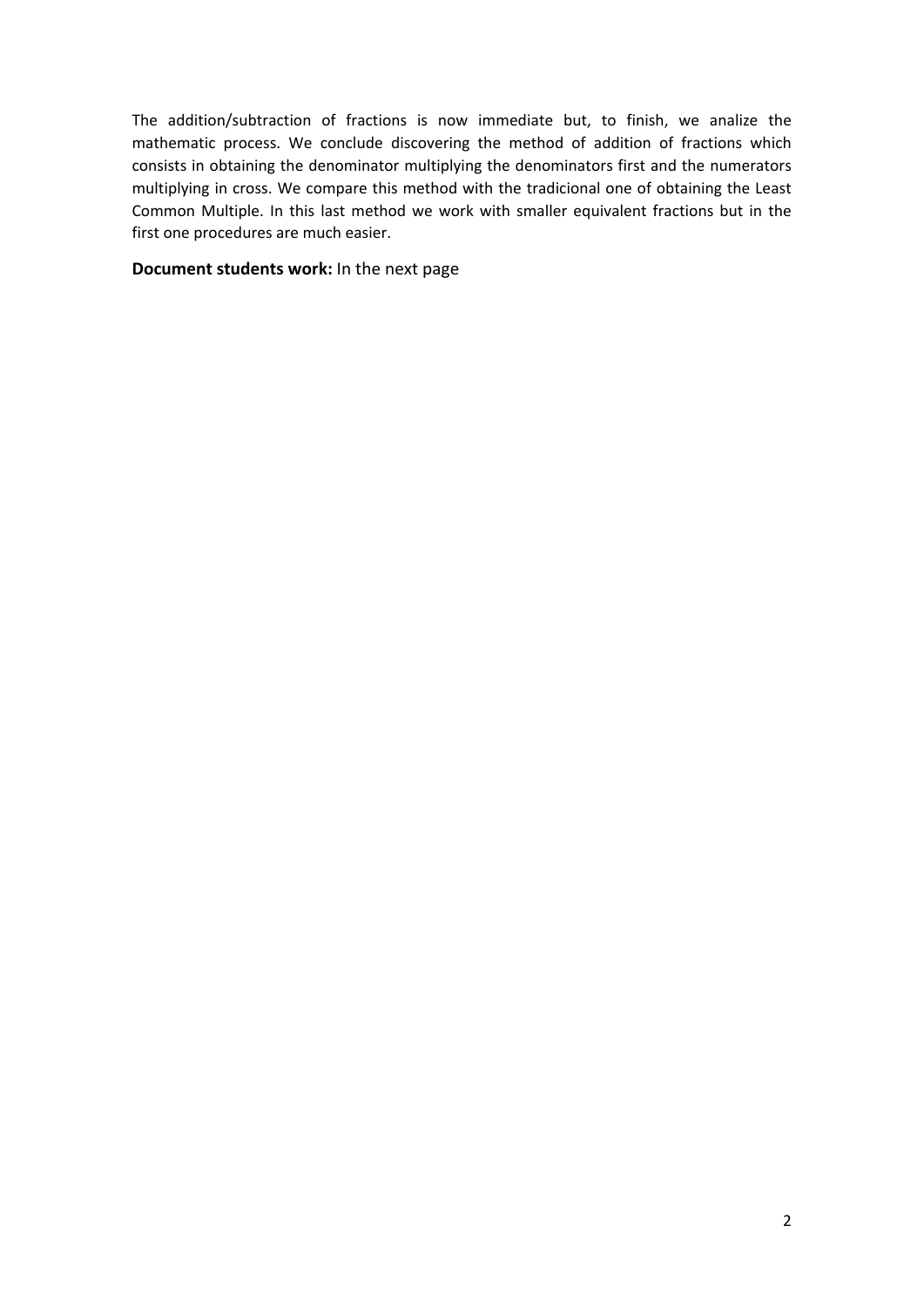Introduction to fractions. Sharing the cakes

As I'm very pleased with your hard work, I have decided to have a little party. That's why I have brought two cakes; the first one has been cut into three pieces and the second one into five pieces. The only problem is, as you can imagine, we have to solve some mathematical questions before we eat it.

First of all, I want you to draw in your notebook three equal 15 x 10 rectangles if you have big squares or 30x15 rectangles if you have reasonable squares. That means three rectangles with 15 (or 30) squares long and 10 (or 15) squares wide. We are going to label the first rectangle as "Cake 1: chocolate", the second rectangle as "Cake 2: lemon" and the third one as "Addition".

Cake 1: chocolate. Draw in the first rectangle what I have done: the cake divided in three equal parts. Do it vertically (attending to the 15 or 30 squares)

- a) I am taking out one piece of cake 1 and I put it on a new dish. Draw this in the first rectangle; can we express that amount as a fraction?
- b) What number do we write as the numerator and which one as the denominator?
- c) Can you express the amount of chocolate cake that remains on the first dish as a fraction?
- d) Now, I´m putting back to the first dish what I had taken aside. Can you express with a mathematical operation what I have done?  $- + - = -$
- e) How do you add fractions with the same denominator?

Cake 2: Lemon. Draw in the second rectangle what I have done: the cake divided in five equal parts. Do it vertically (attending to the 15 or 30 squares)

- a) I am taking out two pieces of cake B and I put them on a new dish. Draw this in the second rectangle; can we express that amount as a fraction?
- b) What number do we write as the numerator and which one as the denominator?
- c) Can you express the amount of lemon cake that remains on the first dish as a fraction?
- d) Now, I´m putting back to the first dish what I had taken aside. Can you express with a mathematical operation what I have done?  $- + - = -$
- e) How do you add fractions with the same denominator?

## Addition

If I gave someone the three pieces of cake (one from cake A and two from cake B). Don't be afraid to write your answers, we'll have time to change it later if don't agree

- a) Can you express that amount as a fraction?
- b) What number do we write in the numerator?
- c) What number do we write in the denominator?
- d) Are all the pieces I have given the person of the same size? Which pieces are bigger: those of the lemon cake or those of the chocolate cake?
- e) This is the time for you to change the previous answers if you think so

Time to think: Shouldn't we try to cut the cake so that the pieces are of the same size?

Remember that in a fraction the denominator is the number of equal parts the unit is divided into